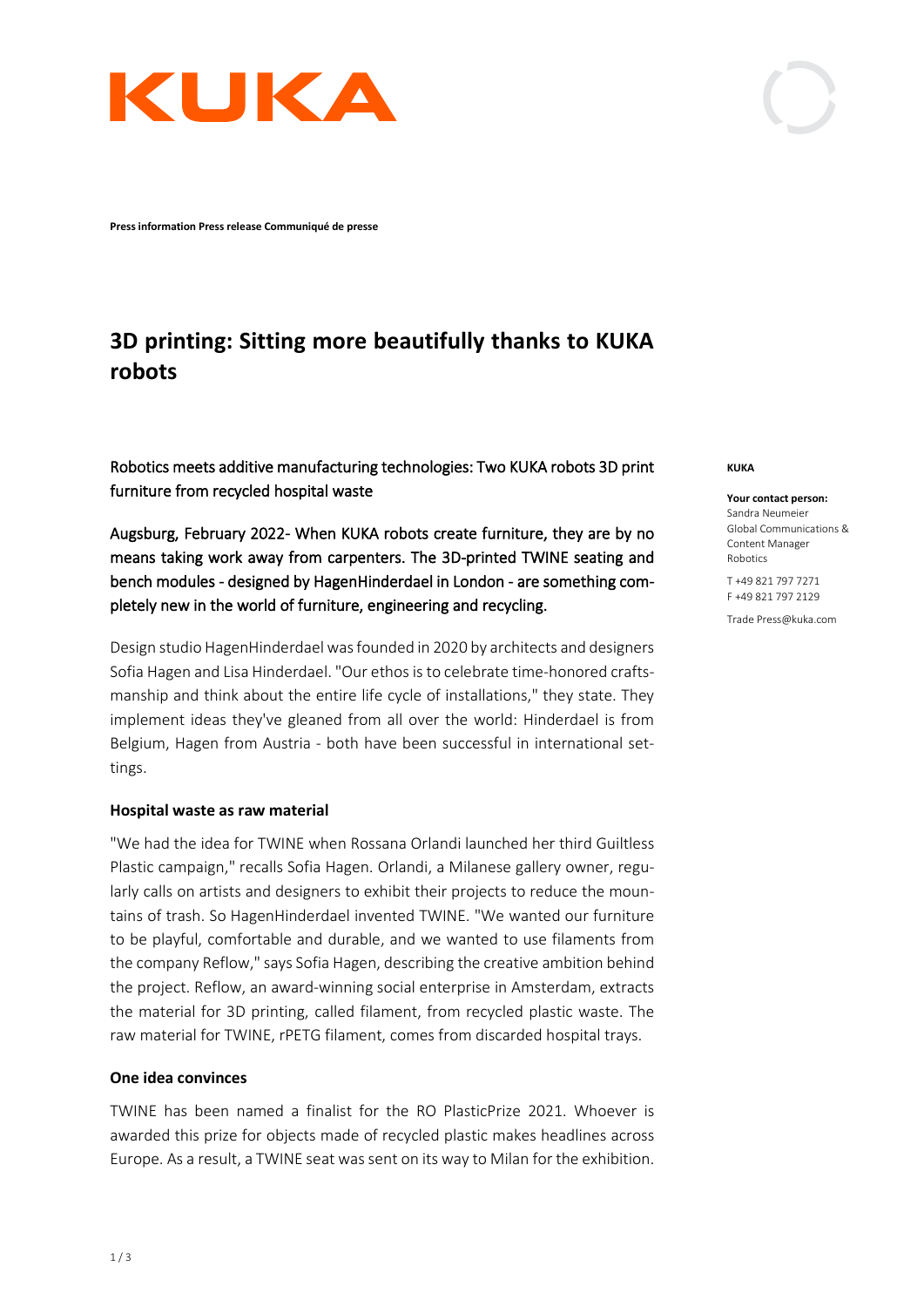



HagenHinderdael engaged Ai Build in London, who had already done a lot of work with reflow filaments, to make this and another piece of furniture.

# **Deliver durability and aesthetics - without laying hands on**

Founded in 2015, Ai Build is a software-as-a-service company that "currently employs humans20 and five KUKA robots," as Chief Operating Officer Michail Desyllas describes it. The team works primarily for Tier 1 companies in the aerospace, automotive, construction, marine and energy industries. Desyllas reports, "The biggest challenge on this particular project was the geometry of the parts and the aesthetic finish we wanted. We weren't allowed to change anything." Ai Build decided that a KR30 L16 from the KR IONTEC series and a KR90 R2700 from the KR QUANTEC series would do the job, "because these robots have the reach to allow the finishing of these parts. Also, our software is fully integrated here, which allows us to monitor quality and report defects in real time," says Desyllas.

## **Two KUKA robots enable color transparency**

Since TWINE was to flow along like waves, Ai Build designed a mold for it, a kind of curved double bed on which the still-hot material from the 3D printer could cool down and solidify. The narrower elements were made by the KR30 L16, the wider ones by the KR90 R2700, with both robots equipped with a filament extruder system. This system captures up to four different filament streams in diverse colors. This allows for a special play of colors. Desyllas admits that applying the rPETG filament was tricky: "Each layer has to be applied within a certain time window. Not directly after the previous layer, so that nothing sags, but also not too late, so as not to jeopardize the adhesion of the layers."

## **Coming soon to Austria**

With good preparation and thanks to the care of the robots, aesthetic, robust and comfortable seating furniture could be created. Sofia Hagen and Lisa Hinderdael also liked the result. They sent TWINE to Milan, where they didn't win a prize, but they won many hearts. At the end of September, the furniture became part of the "Planted" show that ran as part of the London Design Festival. In March 2022, TWINE will be exhibited at the Vorarlberg Architecture Institute in Austria. In the future, TWINE seating elements will be individualized and created at KUKA's Italian partner Caracol-AM.

#### **KUKA**

KUKA is an internationally active automation group with sales of around EUR 2.6 billion and around 14,000 employees. The company is headquartered in Augsburg. As one of the world's leading suppliers of intelligent automation solutions, KUKA offers customers everything from a single source: from robots and cells to fully automated systems and their networking in markets such as